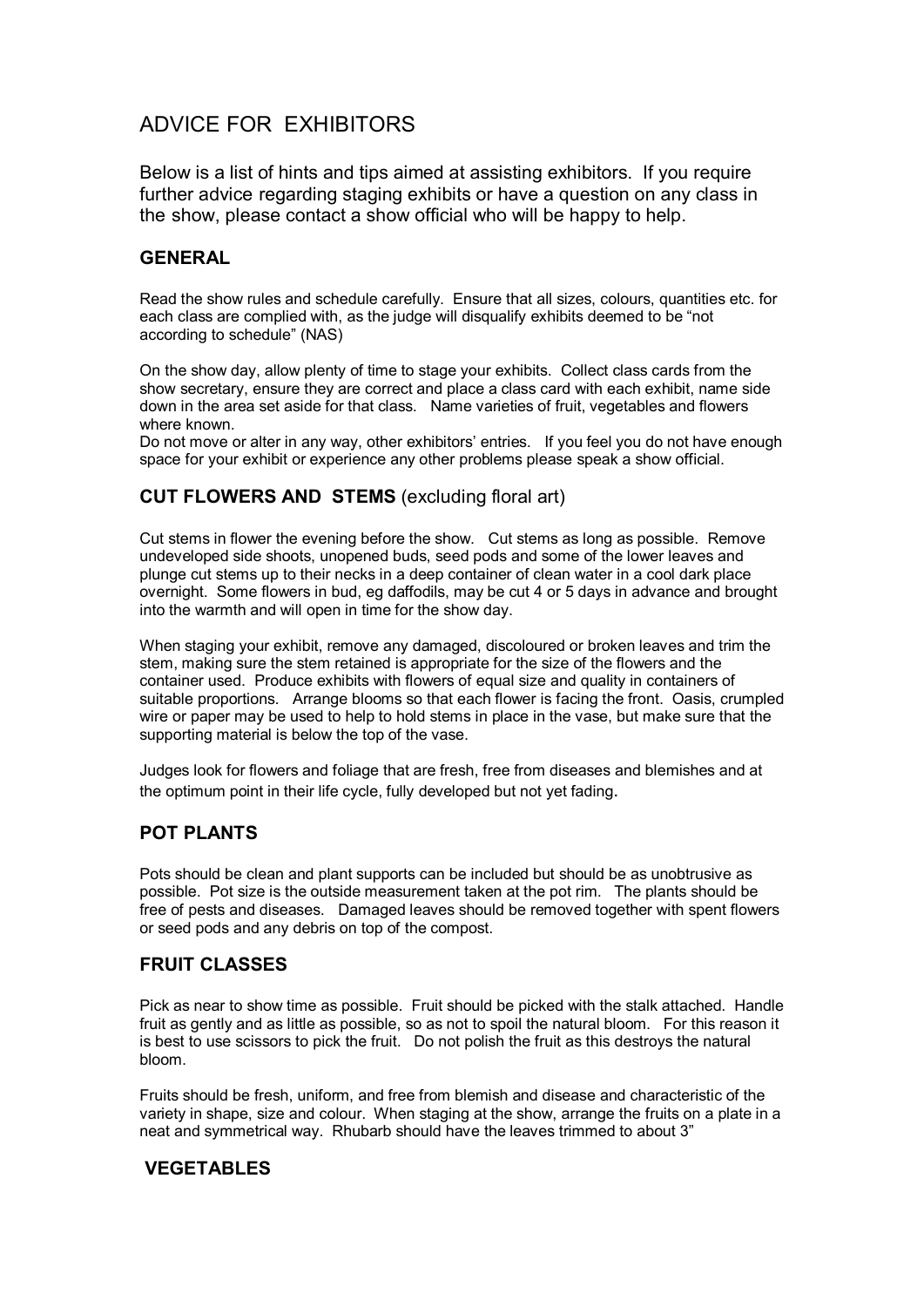Vegetables should be staged on plates or directly on the show table in a wheel formation or in rows. Root vegetables should have their leaves cut to approximately 3" of leaf stalk, which should be neatly tied. They should be carefully washed with a soft cloth and plenty of water to remove soil. Do not scrub. Do not apply oils in an effort to improve appearance.

When exhibiting vegetables, aim for freshness, with exhibits free from blemishes and disease and of uniform colour and size appropriate to the variety. All exhibits in a class should be of the same variety or cultivar unless otherwise stated. Remember that oversized and coarse specimens do not usually win prizes.

Beans – Broad, French and runner. Try wrapping them overnight in a damp tea cloth to keep them straight and fresh. Arrange on the show table with stalks at one end, tails at the other.

Beetroot. Size ideally between a tennis ball and a golf ball. Colour throughout should be dark with no whitening around the root area.

Carrots. Avoid broken tips or greening around the shoulders. Hairs on the root can be snipped off.

Cabbages. Choose solid heads with a waxy bloom. Remove only outer damaged leaves. Leave 3" of stalk.

Cauliflowers. Reject specimens that are damaged or have discoloured, loose or uneven heads. When staging, cut off the leaves to the level of the outside of the curd. Leave 3" stalk at the base.

Celery. Reject specimens with flower heads forming.

Courgettes. Select young, tender and uniform fruits between 4" and 8 "long.

Cucumber. Fruits should be a fresh green colour with a waxy bloom and the flower end fully developed.

Onions. Should be chosen for evenness of size. Remove the extreme outer skin but do not peel too much. Cut off the tops to 2" and bind with uncoloured raffia. The roots should be neatly trimmed to the basal plate. They can be staged on rings or bedded in sand on a plate so that they stay upright.

Peas. Take care not to remove the bloom. Snip each pod off the vine with scissors leaving some stalk.

Potatoes. Choose medium sized, equally matched, tubers, free from skin blemishes caused by pests and diseases. Stage on a plate with the rose end outwards.

Tomatoes. Choose specimens of the right size and colour for the cultivar. The fruit should be firm but with no "greenback". Aim for a uniform set of fruit with fresh calyces. Stage on a plate with the calyces upwards.

#### PRESERVES

Jars and bottles should be made of clear glass and be free of any commercial advertising. Jars should be full and have an airtight seal, preferably a transparent plastic film with a waxed paper disc next to the product. They should be labelled stating the contents and date made.

Jam. The fruit should be evenly distributed and tender. There should be no scum, mould, sugar crystals or air bubbles. Consistency should be jellified with no loose liquid or syrup and not runny, too firm or sticky.